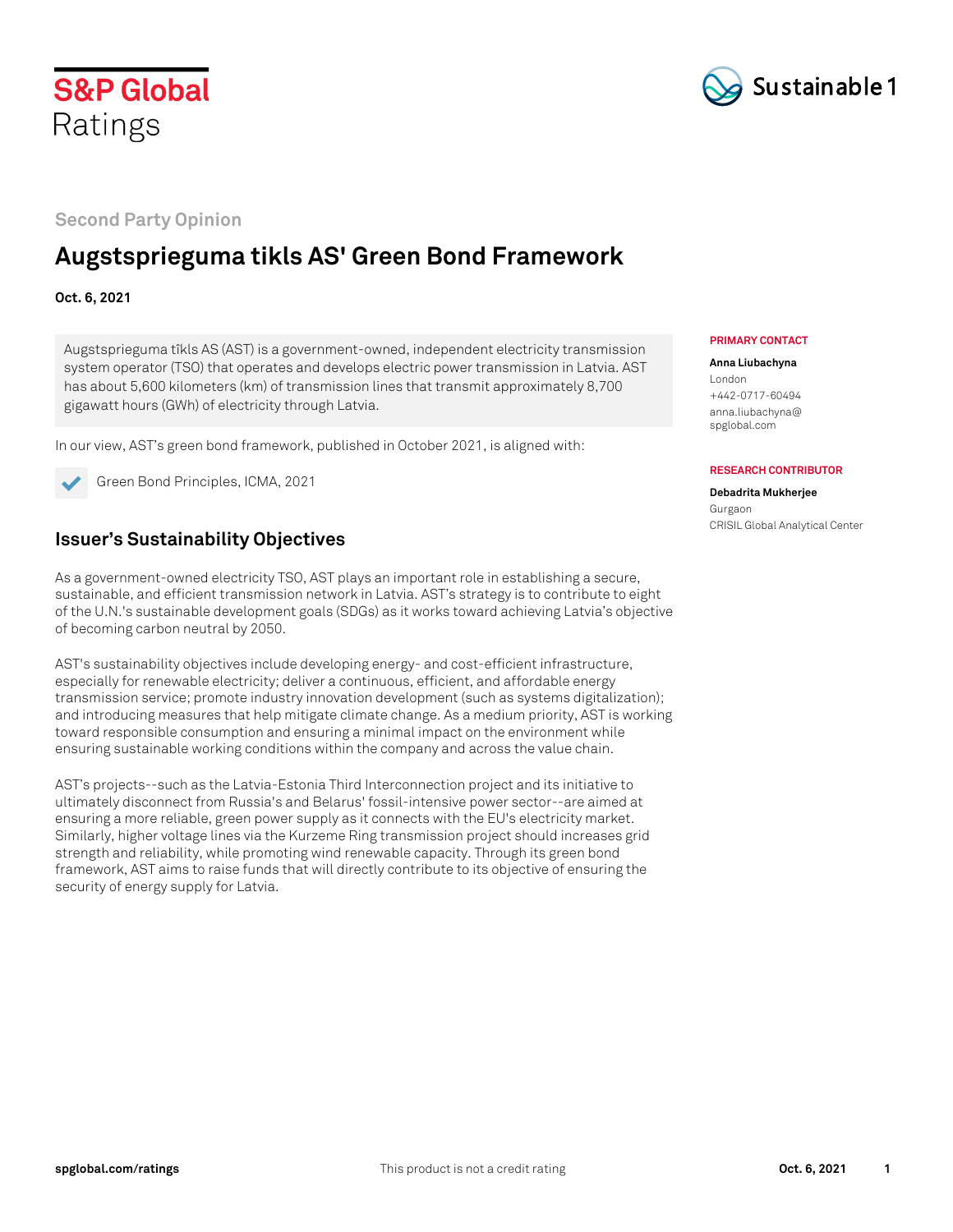# **Second Party Opinion Summary**

| Use of proceeds                                                                                                                                                                                          |                     |        |          |  |  |  |  |  |
|----------------------------------------------------------------------------------------------------------------------------------------------------------------------------------------------------------|---------------------|--------|----------|--|--|--|--|--|
| AST's green bond framework is aligned with this component of the Green Bond Principles.<br>Alignment                                                                                                     |                     |        |          |  |  |  |  |  |
| <b>Score</b>                                                                                                                                                                                             | <b>Satisfactory</b> | Strong | Advanced |  |  |  |  |  |
| AST commits to utilizing the net proceeds of the financing instruments issued under the framework to fund eligible green assets.<br>The company provides a clear description of eligible green projects. |                     |        |          |  |  |  |  |  |
|                                                                                                                                                                                                          |                     |        |          |  |  |  |  |  |
| Process for project selection and evaluation                                                                                                                                                             |                     |        |          |  |  |  |  |  |



together with the Treasury department, will recommend and update the list of eligible projects. AST specifies it has procedures in place to manage environmental and social risks related to eligible projects.



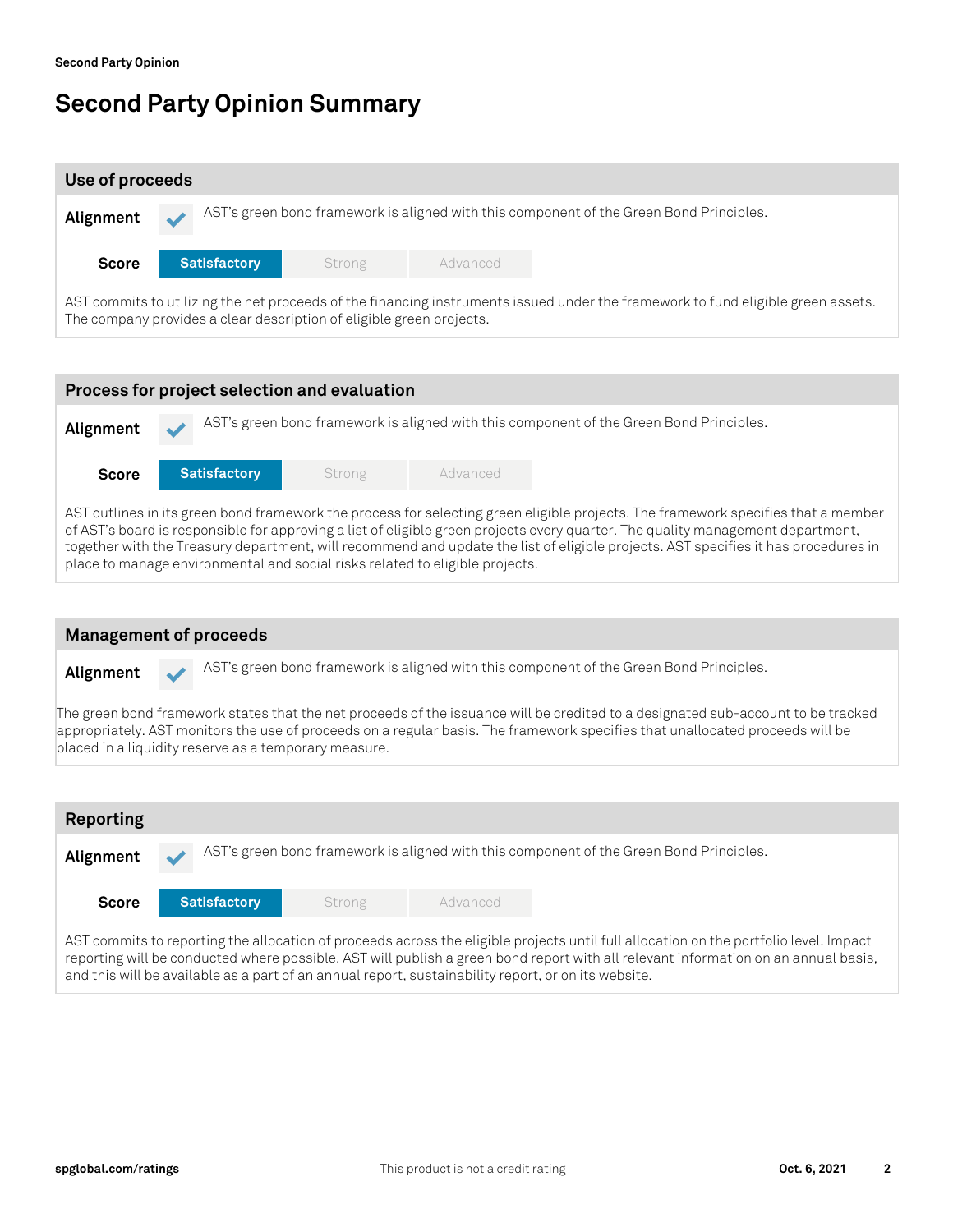# **Framework Assessment**

## **Use of proceeds**

The Principles make optional recommendations for stronger structuring practices, which inform our commitments opinion as satisfactory, strong, or advanced. For use of proceeds, we consider the commitments and clarity on how the proceeds are used.

AST's green bond framework is aligned with this component of the Green Bond Principles.

| <b>Commitments score</b> | <b>Satisfactory</b> | Strong | Advanced |
|--------------------------|---------------------|--------|----------|
|                          |                     |        |          |

We consider AST's overall use of proceeds commitments to be satisfactory.

We believe AST's framework aligns with the Principles because it commits to allocating all net proceeds toward financing and refinancing of eligible green projects. The framework identifies three eligible green project categories, namely, (i) renewable energy, (ii) energy efficiency, and (iii) quality, security, and resilience of electricity transmission infrastructure, to which the primary objectives of the selected projects must align.

The eligible projects include the Latvia-Estonia third interconnection, the Kurzeme Ring project, the EU synchronization project, and update of transmission lines and substations. In our view, these projects support efficient infrastructure, allowing AST to connect future renewable energy generation capacity (namely wind), reduce and eventually eliminate the need for fossil fuel to support additional energy demand, and provide better stability in AST's operations. Therefore, we believe these projects contribute to pollution prevention and control, as well as climate-change mitigation environmental objectives.

In addition, each year, AST will disclose the proportion of proceeds allocated to refinanced projects as part of its sustainability and annual reports, available on its website, which we view as a strength.

However, the framework does not specify any look-back period for refinanced projects.

### **Process for project selection and evaluation**

The Principles make optional recommendations for stronger structuring practices, which informs our commitments opinion as satisfactory, strong, or advanced. For process for project selection and evaluation, we consider the commitments and clarity on the process used to evaluate and select eligible projects to fund with the proceeds of the sustainable finance.

AST's green bond framework is aligned with this component of the Green Bond Principles.

| <b>Commitments score</b> | Satisfactory | Strong | Advanced |
|--------------------------|--------------|--------|----------|
|                          |              |        |          |

We consider AST's overall process for project selection and evaluation commitments to be satisfactory.

AST's green bond framework provides a description of the process for project selection and evaluation as per the principles' requirements. The quality management department together with the Treasury department will analyze and recommend projects that comply with the stated criteria on a quarterly basis. A member of the board approves the final list of eligible green projects. The treasurer and treasury department will maintain an updated list of eligible green projects. The framework further specifies that the proceeds will not be used for energy generation through fossil fuel or nuclear sources.

The framework states that the process for project selection and evaluation complies with the issuer's environmental and corporate social responsibility policies, both of which are available in AST's sustainability report. Therefore, all eligible projects will be screened through internal environmental and social risk assessment procedures and may be additionally examined by an independent external specialist.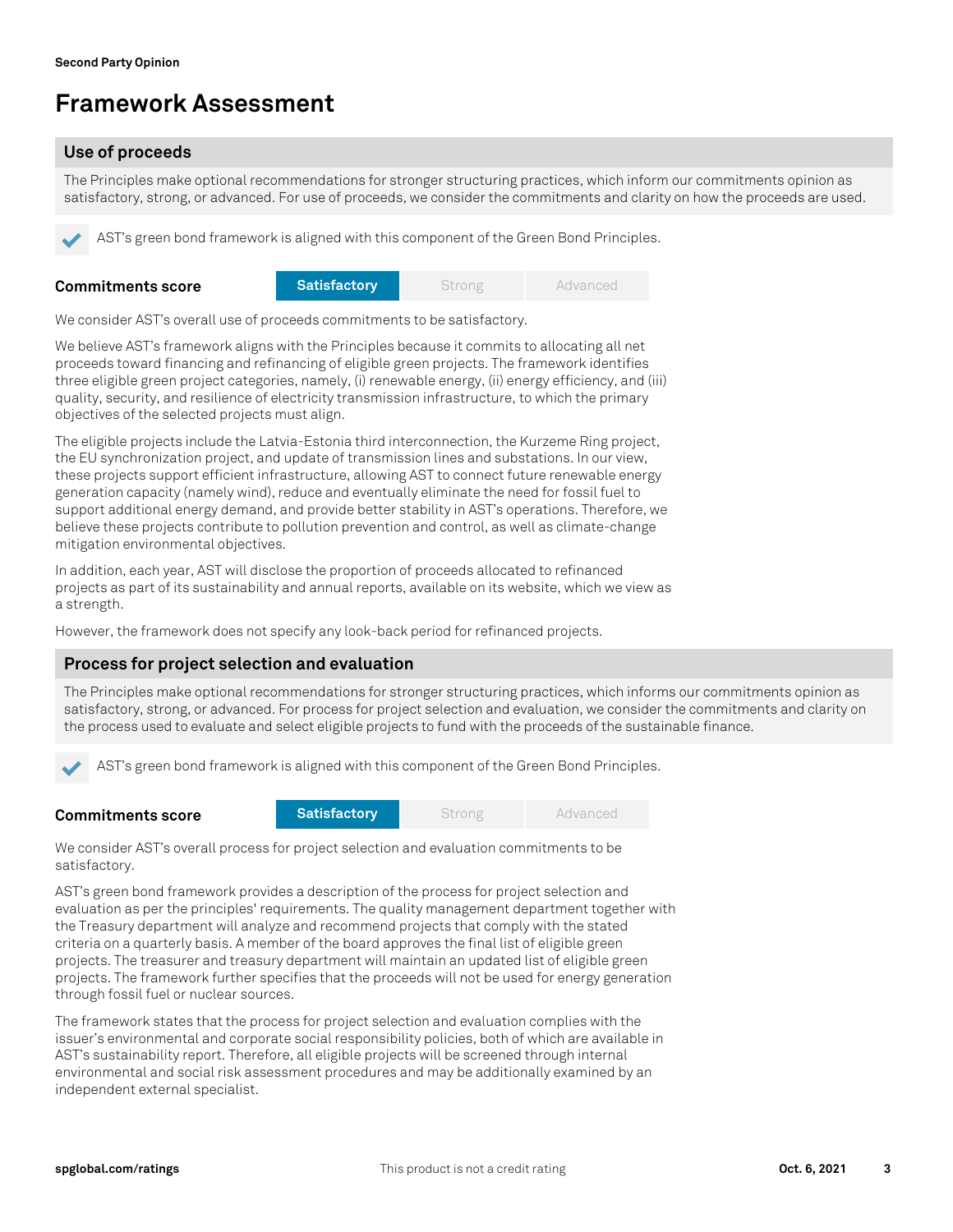### **Second Party Opinion**

However, while the framework mentions an intent to follow developments in industry standards and might refer to different standards in the future, currently it does not incorporate any taxonomies, standards, or certifications as part of the project selection process. In addition, the company does not have a defined process to identify mitigants to negative social and environmental impacts that arise from the selected projects.

### **Management of proceeds**

The Principles require disclosure of the issuer's management of proceeds from sustainable finance over the life of the funding. The alignment opinion focuses on how clear in the documentation is the issuer's commitment to ensure that the funds raised will continue to be dedicated to eligible sustainability projects throughout the life of the sustainable finance funding.



AST's green bond framework is aligned with this component of the Green Bond Principles.

We believe the company's framework aligns with the principles, since AST commits to transferring the proceeds of issuance under this framework into a separate sub-account for tracking purposes. Because all issuances will be tracked at the portfolio level, the company will ensure that sufficient eligible green projects are available in the portfolio and can remove or add projects when needed. In the event of any unallocated proceeds, AST will temporarily place them in liquidity reserves.

However, the framework does not specify the timeframe by which all funds should be allocated to eligible projects.

### **Reporting**

**Disclosure score**

The Principles make optional recommendations for stronger disclosure practices, which inform our disclosure opinion as satisfactory, strong, or advanced. We consider plans for updates on the sustainability performance of the issuer for general purpose funding, or the sustainability performance of the financed projects over the lifetime of any dedicated funding, including any commitments to post-issuance reporting.

AST's green bond framework is aligned with this component of the Green Bond Principles.

| <b>Satisfactory</b> | <b>Strong</b> | Advanced |
|---------------------|---------------|----------|
|---------------------|---------------|----------|

We consider AST's overall reporting practices to be satisfactory.

We believe the company's framework aligns with the principles because it commits to annual reporting on allocation of proceeds and impact reporting at the portfolio level. The framework states that the yearly sustainability and annual reports will each contain a section on green bond reporting, which is to include: (i) the total amount of proceeds; (ii) share of proceeds used for financing/refinancing; (iii) share of proceeds across identified eligible green project categories, and (iv) examples of eligible green projects.

AST will report, as far as feasible, on certain quantitative environmental metrics associated with green projects, such as estimated megawatts of energy and carbon dioxide saved annually, and access to/or newly made connections to renewable generation capacity, among others.

In addition, the framework stipulates that, to further promote transparency in the management of proceeds, AST may engage an external party to verify the use of proceeds after issuance, on an annual basis.

Tempering our assessment is that AST's framework does not disclose the key underlying methodology used to calculate the quantitative performance measures. In addition, AST does not commit to having an independent third-party verification or audit of its impact reporting after issuance.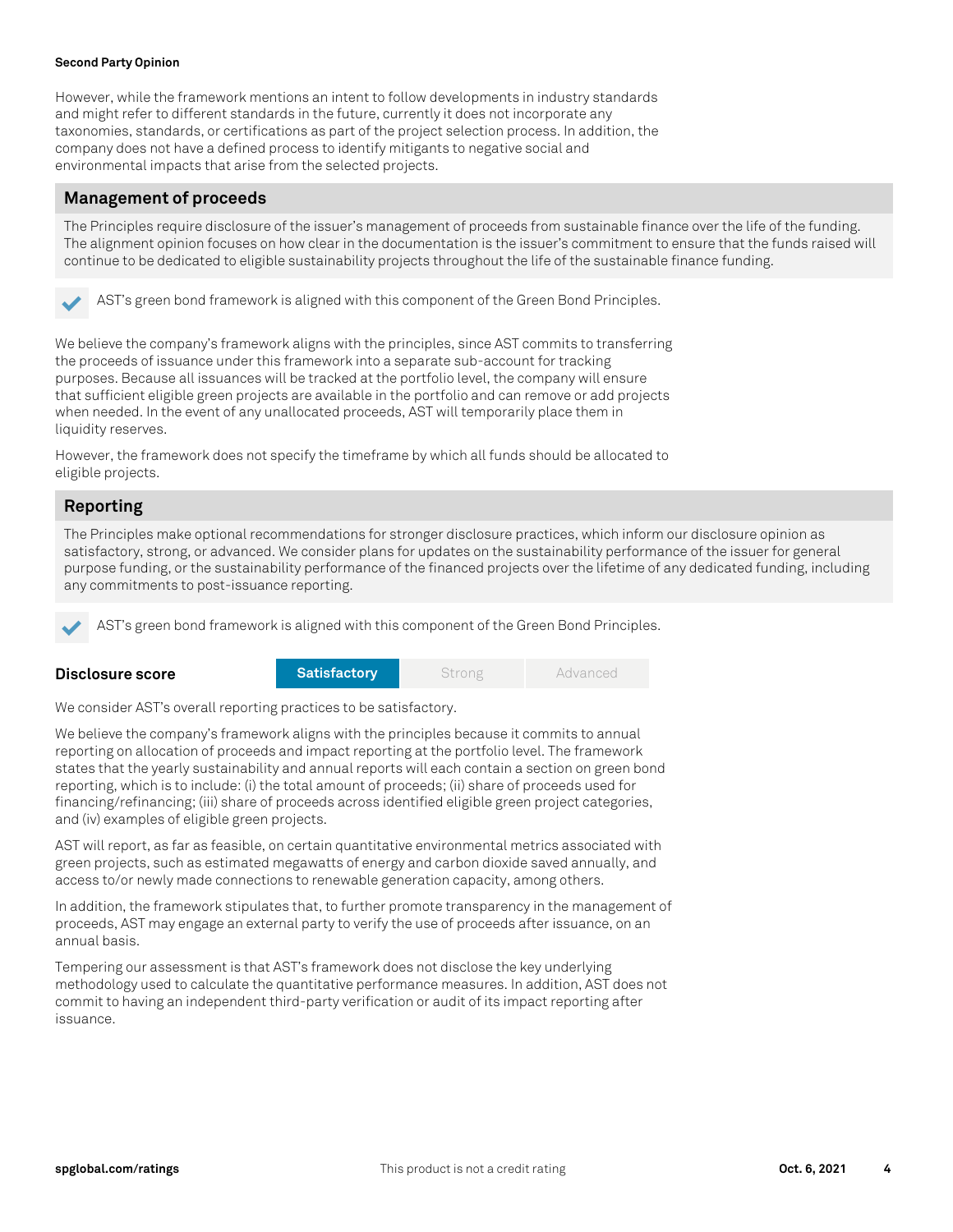## **Mapping To The U.N.'s Sustainable Development Goals**

The Sustainable Development Goals (SDGs), set up by the U.N. in 2015, form an agenda for achieving sustainable development by 2030.

We use the International Capital Market Association's (ICMA's) SDG mapping for this part of the report. We acknowledge that ICMA's mapping does not provide an exhaustive list of SDGs and that ICMA recommends each project category be reviewed individually to map it to the relevant SDGs.

AST's green bond framework intends to contribute to the following SDGs:



\*The eligible project categories link to these SDGs in the ICMA mapping.

\*\*Quality, security and resiliency of electricity transmission infrastructure is not a distinct project category in the GBP and in the ICMA mapping.